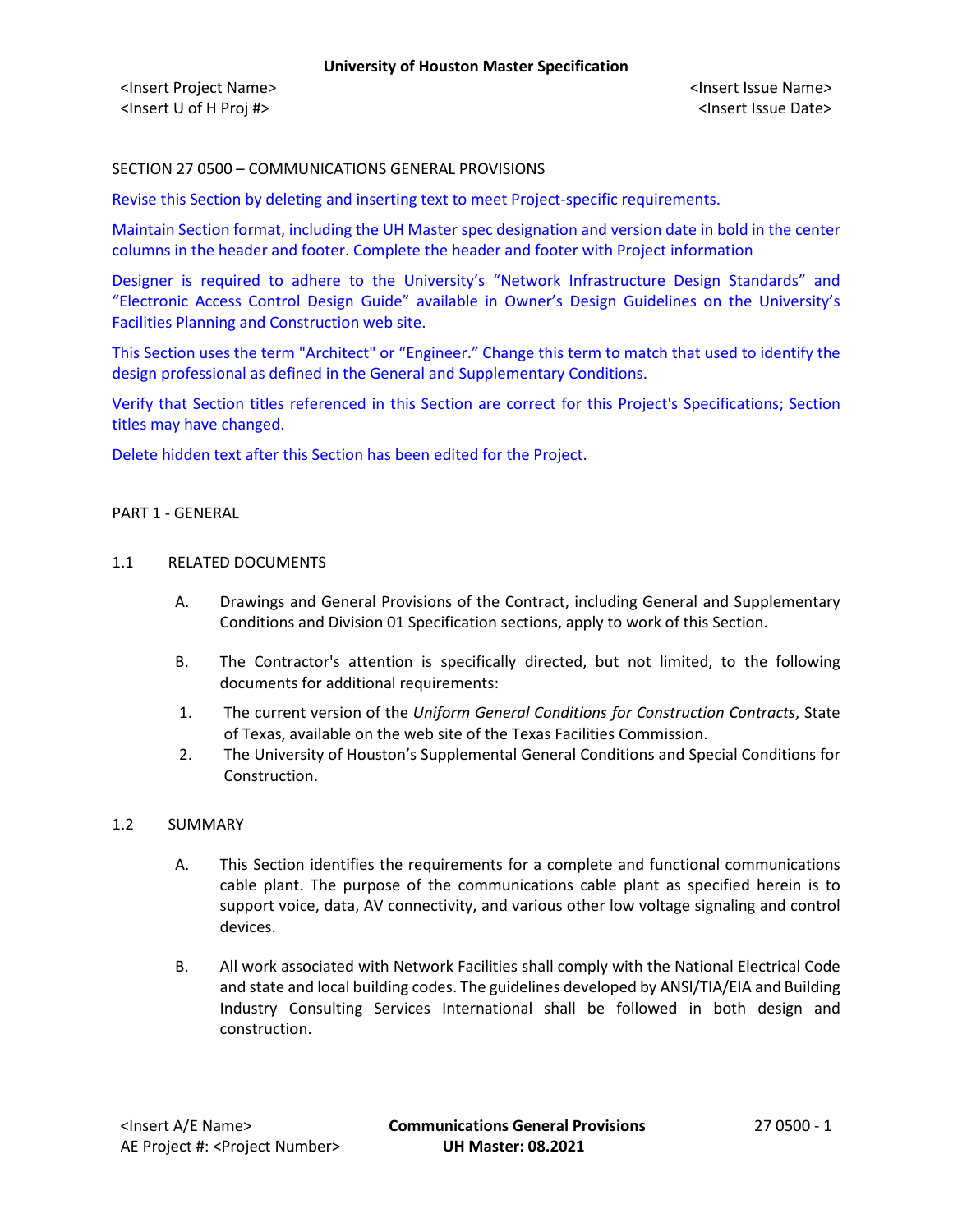#### 1.3 PRE-INSTALLATION MEETING

- A. Conduct a pre-installation meeting, in compliance with the requirements of Section 01 3100 "Project Management and Coordination," with the Contractor, Owner's Project Manager and UIT Project Manager at the Project Site.
- B. Use the meeting to clarify all requirements (systems, services, distribution methods, etc.), identify responsibilities, and schedule the events necessary for implementation of the Project.
- C. Within two (2) weeks of the initial meeting, provide a written report and project schedule to all participants to clearly document the events and responsibilities associated with the Project.
- D. Meeting Agenda:

Sample agenda: For each pre-installation meeting, edit and add to the list below for the topics to be discussed:

- 1. Introductions
- 2. Review of Contractor Qualifications
- 3. Review of Project Scope
- 4. Planned and Emergency Outage Guidelines (Division 00 6000 OPF)
	- a. Emergency Contact Protocol (In event of an accidental cable cut or other incident)
- 5. Review of Required Site Observation and Approval Walkthroughs
	- a. Underground / Under-slab (prior to concrete pour)
	- b. In-wall (Prior to sheet rock)
	- c. In-ceiling (Prior to ceiling installation)
- 6. Review of Project Submittals Approved and Pending
- 7. Review of Project Close-Out Documentation and Timing.
- 8. Action Items for Follow-Up.

#### 1.4 AGENCIES, REFERENCE STANDARDS AND CODES

- A. Agencies
- 1. ANSI American National Standards Institute
- 2. BICSI Building Industry Consulting Service International
- 3. EIA Electronic Industries Association
- 4. FCC Federal Communications Commission
- 5. FOTP Fiber Optic Testing Procedures
- 6. IEEE Institute of Electrical and Electronic Engineers, Inc.
- 7. NBC National Building Code
- 8. NFPA National Fire Protection Association
- 9. NEC National Electrical Code

<Insert A/E Name> **Communications General Provisions** 27 0500 - 2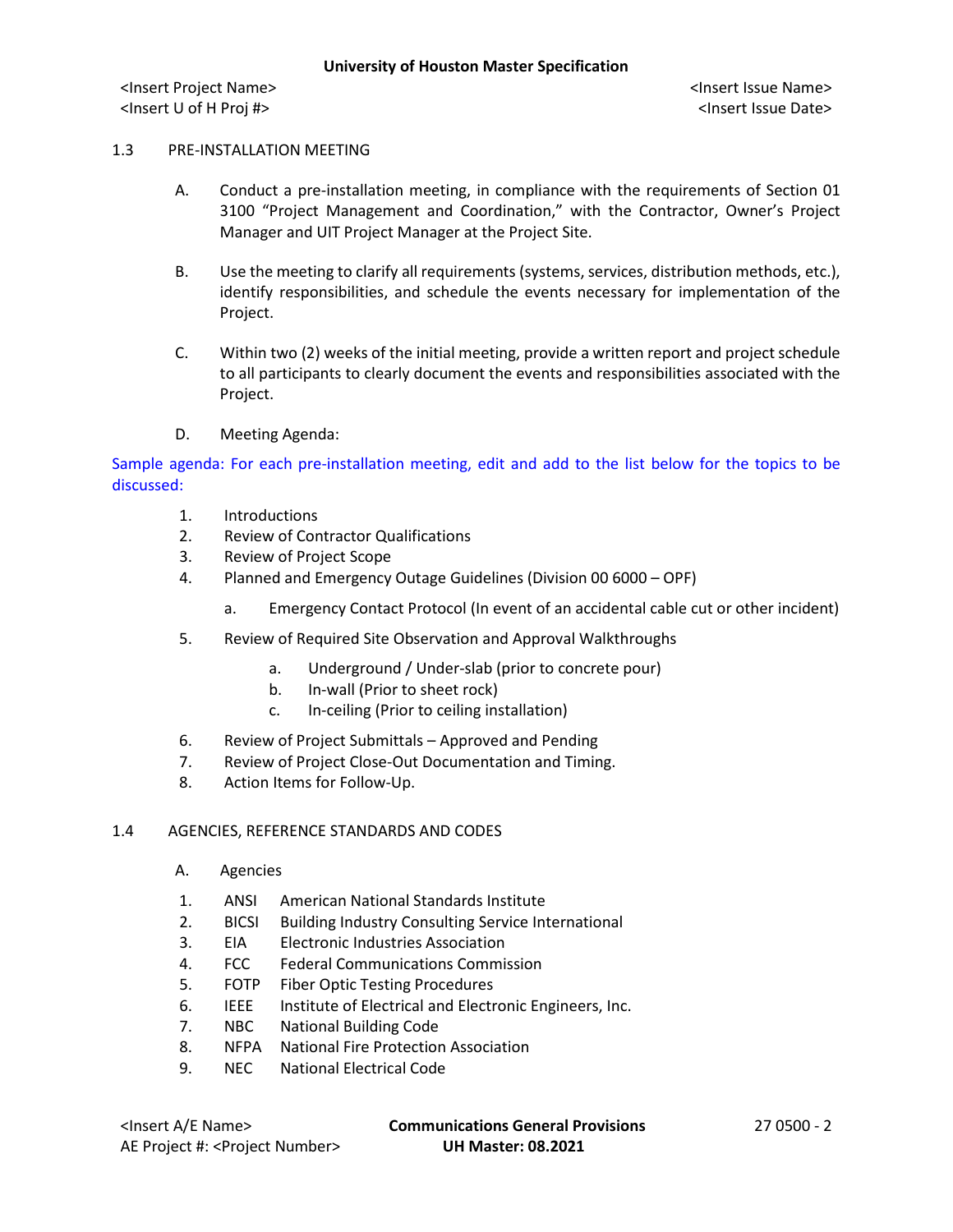<Insert Project Name> <Insert Issue Name> <Insert U of H Proj #> <Insert Issue Date>

- 10. TIA Telecommunications Industry Association
- 11. UL Underwriters Laboratories
- 12. TAC Texas Administrative Code (specifically, Title 1, Part 10)
- B. Codes and Standards (Latest issue and addenda, if more recent than edition shown)
- 1. ADA Standards for Accessible Design 28 CFR Part 36
- 2. American Society for Testing Materials (ASTM)\*
- 3. ANSI/TIA-568.1-D Commercial Building Telecommunications Infrastructure Standard (through Addendum 1, March 6, 2018)
- 4. ANSI/TIA-568.2-D Balanced Twisted-Pair Telecommunications Cabling and Components Standard (through Addendum 1, April 9, 2019)
- 5. ANSI/TIA-568.3-D Optical Fiber Cabling And Components Standard (through Addendum 1, January 17, 2019)
- 6. ANSI/TIA-568.4-D Broadband Coaxial Cabling and Components Standard (June 27, 2017)
- 7. ANSI/TIA-569-E Telecommunications Pathways and Spaces (May 23, 2019)
- 8. ANSI/TIA-606-C Administration Standard for Telecommunications Infrastructure (June 19, 2017)
- 9. ANSI/TIA-607-D Generic Telecommunications Bonding and Grounding (Earthing) for Customer Premises (July 29, 2019)
- 10. ANSI/TIA-526-7-A Measurement of Optical Power Loss of Installed Single-Mode Fiber Cable Plant, Adoption of IEC 61280-4-2 edition 2: Fiber-Optic Communications Subsystem Test Procedures - Part 4-2: Installed Cable Plant - Single-Mode Attenuation and Optical Return Loss Measurement (July 29, 2015)
- 11. ANSI/TIA-526-14-C Optical Power Loss Measurement of Installed Multimode Fiber Cable Plant; Modification of IEC 61280-4-1 edition 2, Fiber-Optic Communications Subsystem Test Procedures- Part 4-1: Installed Cable Plant-Multimode Attenuation Measurement (April 2015)
- 12. ANSI/TIA -758-B Customer-Owned Outside Plant Telecommunications Infrastructure Standard (March 27, 2012)
- 13. BICSI TDM, Cabling Installation, LAN Design, and Customer-Owned Outside Plant Manuals-Latest Editions
- 14. Chapter 208- State of Texas Communications Wiring Standard
- 15. International Standards Organization/International Electrotechnical Commission (ISO/IEC) IS 11801, 2000\*
- 16. National Electric Code (NEC), Latest Issue
- 17. National Electrical Manufacturers Association (NEMA)\*
- 18. OSHA U.S. Department of Labor Occupational Safety & Health Administration
- 19. UL Underwriters Laboratories (UL) Cable Certification and Follow Up Program\*
- 20. University of Houston *Network Infrastructure Standards* (available on the University Information Technology web site)
- C. Acronyms and Abbreviations
- 1. ADA Americans with Disabilities Act
- 2. ANSI American National Standards Institute
- 3. ASTM American Society for Testing and Materials

| <lnsert a="" e="" name=""></lnsert>         | <b>Communications General Provisions</b> | 27 0500 - 3 |
|---------------------------------------------|------------------------------------------|-------------|
| AE Project #: <project number=""></project> | <b>UH Master: 08.2021</b>                |             |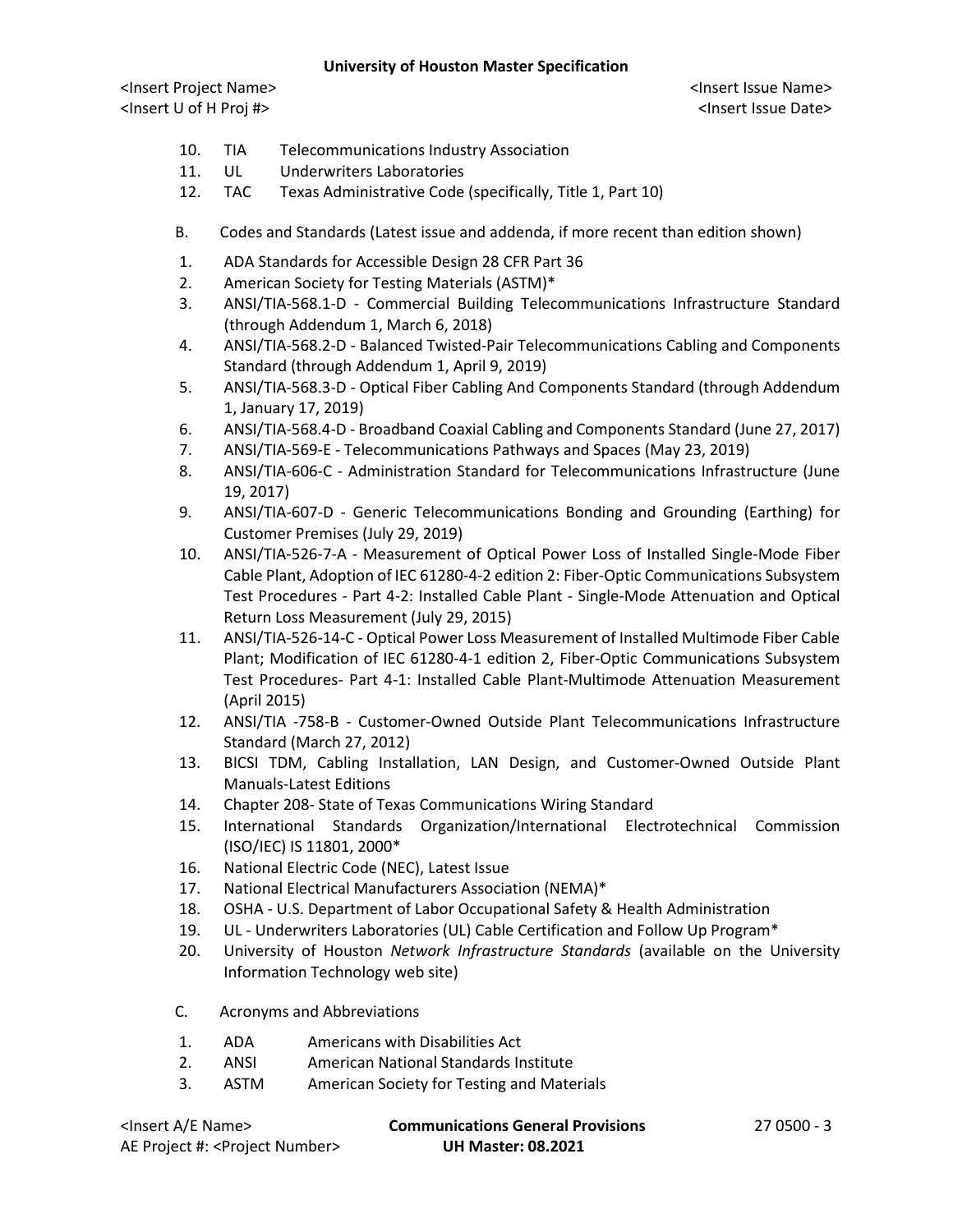<Insert Project Name> <Insert Issue Name> <Insert U of H Proj #> <Insert Issue Date>

| 4.  | AWG          | <b>American Wire Gauge</b>                                          |
|-----|--------------|---------------------------------------------------------------------|
| 5.  | <b>BMS</b>   | <b>Building Management Systems</b>                                  |
| 6.  | <b>BCT</b>   | <b>Bonding Conductor for Telecommunications</b>                     |
| 7.  | <b>BDF</b>   | Building Distribution Frame (also known as BICSI Entrance Facility) |
| 8.  | <b>BICSI</b> | <b>Building Industry Consulting Services International</b>          |
| 9.  | <b>CFCI</b>  | Contractor Furnished, Contractor Installed                          |
| 10. | CO-OSP       | <b>Customer Owned Outside Plant</b>                                 |
| 11. | <b>EIA</b>   | Electronic Industries Alliance                                      |
| 12. | EMI          | Electromagnetic Interference                                        |
| 13. | <b>FCC</b>   | <b>Federal Communications Commission</b>                            |
| 14. | Gb/s         | Gigabits per Second                                                 |
| 15. | HC           | <b>Horizontal Cross-Connect</b>                                     |
| 16. | <b>HVAC</b>  | Heating, Ventilation, and Air Conditioning                          |
| 17. | <b>IEEE</b>  | Institute of Electrical and Electronics Engineers                   |
| 18. | <b>IDF</b>   | Intermediate Distribution Frame                                     |
| 19. | IP           | <b>Internet Protocol</b>                                            |
| 20. | <b>ISO</b>   | International Organization for Standardization                      |
| 21. | LAN          | Local Area Network                                                  |
| 22. | LF           | Lateral Fiber                                                       |
| 23. | Mb/s         | <b>Megabits Per Second</b>                                          |
| 24. | <b>MC</b>    | Main Cross-Connect                                                  |
| 25. | <b>MDF</b>   | Main Distribution Frame (also known as BICSI Entrance Room)         |
| 26. | MF           | Metro Fiber                                                         |
| 27. | NEMA         | <b>National Electrical Manufacturers Association</b>                |
| 28. | <b>NESCO</b> | National Electrical Safety Code                                     |
| 29. | <b>NF</b>    | Network Facility (broad term for MDF, BDF or IDF; also known as     |
|     |              | Telecommunications Room, TR, Equipment Room, or ER)                 |
| 30. | <b>NFPA</b>  | <b>National Fire Protection Association</b>                         |
| 31. | <b>NIC</b>   | Not in Contract                                                     |
| 32. | <b>NVR</b>   | Network Video Recorder                                              |
| 33. | OFCI         | <b>Owner Furnished Contractor Installed</b>                         |
| 34. | OFOI         | Owner Furnished Owner Installed                                     |
| 35. | PoE          | Power over Ethernet                                                 |
| 36. | PM           | Project Manager                                                     |
| 37. | <b>RCDD</b>  | Registered Communications Distribution Designer                     |
| 38. | <b>RFP</b>   | <b>Request for Proposal</b>                                         |
| 39. | <b>RFO</b>   | <b>Request for Offer</b>                                            |
| 40. | SCS          | <b>Structured Cabling System</b>                                    |
| 41. | TBB          | <b>Telecommunications Bonding Backbone</b>                          |
| 42. | <b>TGB</b>   | <b>Telecommunications Grounding Busbar</b>                          |
| 43. | <b>TIA</b>   | <b>Telecommunications Industry Association</b>                      |
| 44. | <b>TMGB</b>  | <b>Telecommunications Main Grounding Busbar</b>                     |
| 45. | TE           | <b>Telecommunications Enclosure</b>                                 |
| 46. | UIT          | <b>University Information Technology</b>                            |
| 47. | <b>UITNS</b> | University Information Technology Network Services                  |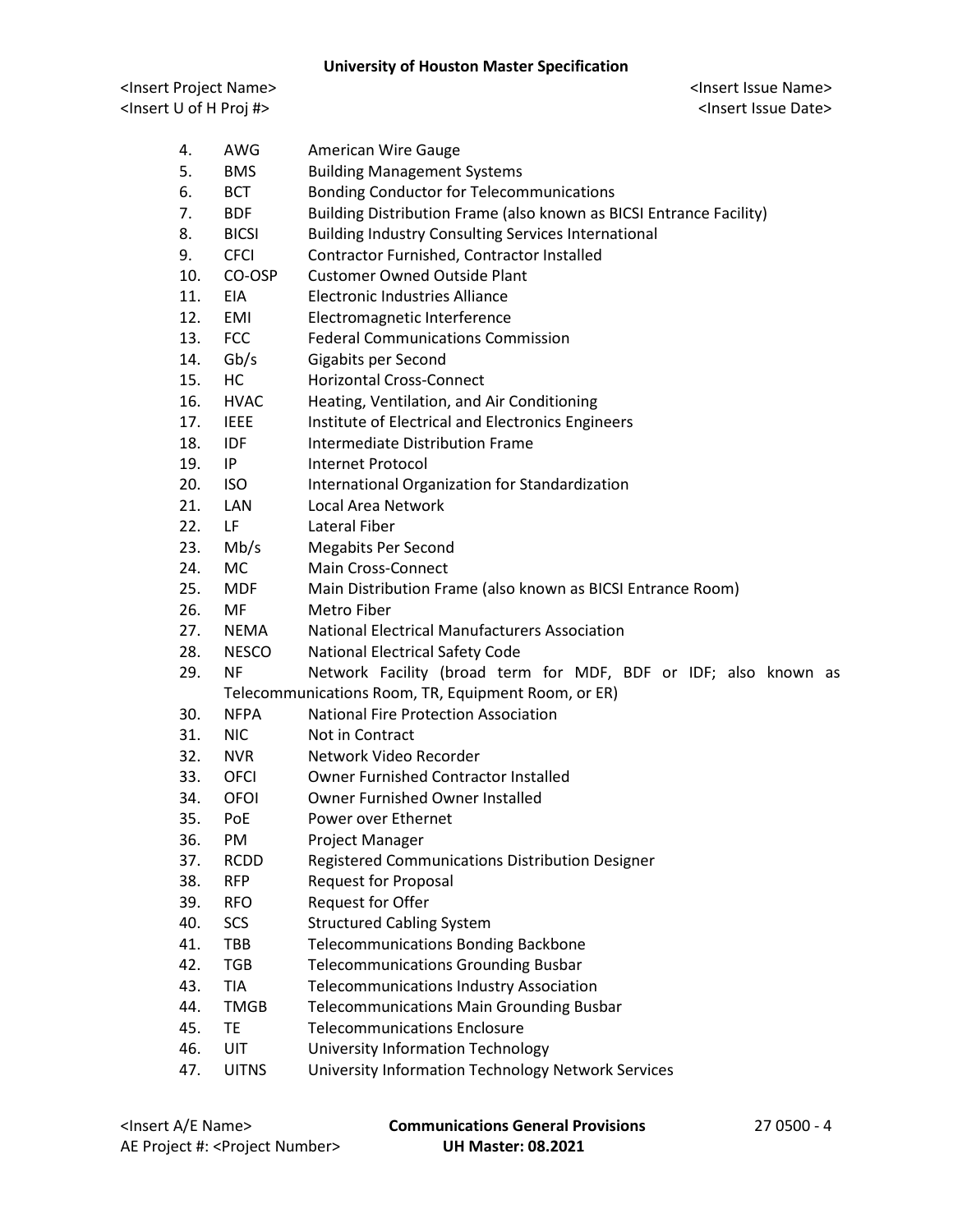<Insert Project Name> <Insert Issue Name> <Insert U of H Proj #> <Insert Issue Date>

| 48. | UL         | Underwriters Laboratories |
|-----|------------|---------------------------|
| 49. | UTP        | Unshielded Twisted-Pair   |
| 50. | WAN        | Wide Area Network         |
| 51. | <b>WAP</b> | Wireless Access Point     |
|     |            |                           |

52. Wi-Fi Wireless Telecommunications defined by IEEE 802.11

### 1.5 SCOPE OF WORK

- A. The Structured Cabling Contractor, herein after referred to as "Contractor," shall provide all materials, components, tools and labor necessary for the complete installation of all communications work required in the Contract Documents. Such work includes:
- 1. Overhead cable runway system (basket trays) within the new NF's.
- 2. Identification for Communications Systems.
- 3. Communications Equipment Room Fittings.
- 4. Communications Backbone Cabling.
- 5. Communications Horizontal Cabling.
- 6. Patch Cords, Station Cords, and Cross-Connect Wire.
- 7. Bonding conductors from all cable tray, sleeves and conduits.
- 8. Coordination with OFOI Communications Services.
- 9. Coordination with OFOI Data Communications Equipment.
- 10. Data cabling that terminates in BDF, IDF and other rooms required for Security, Audio Visual, Elevator, Fire Alarm or BMS.
- B. The Electrical Contractor shall provide materials, components, tools and labor to complete communications cabling pathways, electrical power distribution and communications building grounding systems as set forth in the Drawings and in Division 26 and Division 27 Sections. Work of the Electrical Contractor includes the following:
- 1. Conduits and back boxes for work area telecommunications outlets.
- 2. Installation of the TMGB in the new BDF.
- 3. Installation of the TBB from the new BDF to the new IDF.
- 4. Installation of the BCT that bonds the TMGB to the electrical power ground compliant with ANSI J STD-607 C Standards.
- 5. Electrical circuits in NF, Security and AV rooms.
- C. Work under this Division that is not in contract (NIC) and that will be Owner Furnished/Owner Installed (OFOI) includes:
- 1. Communications services (e.g., ISP connectivity).
- 2. Voice communications equipment (end user devices).
- 3. Phone cords at the work area.
- D. Work furnished and installed by others as described in other Sections of the Specifications.
- 1. Covering of NF walls, floor to ceiling, with rigidly fixed, 3/4-inch fire rated plywood, void free and capable of supporting attached connecting hardware; and painting of plywood with two coats of fire retardant paint per Section 27 1100 "Network Facility Fittings."

| <lnsert a="" e="" name=""></lnsert>         | <b>Communications General Provisions</b> | $270500 - 5$ |
|---------------------------------------------|------------------------------------------|--------------|
| AE Project #: <project number=""></project> | <b>UH Master: 08.2021</b>                |              |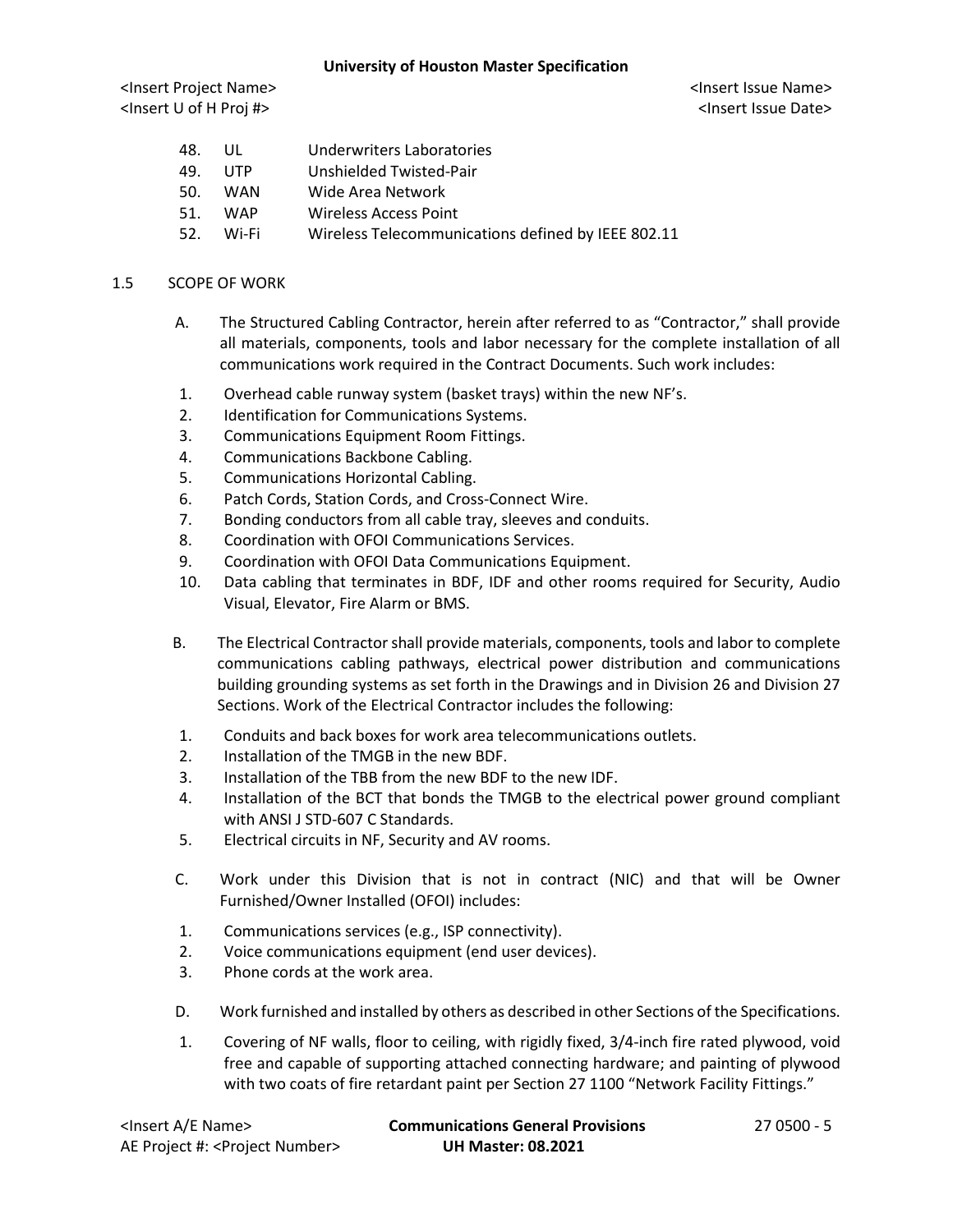<Insert Project Name> <Insert Issue Name> <Insert U of H Proj #> <Insert Issue Date>

- 2. Marking of fire-rated partitions to facilitate identification.
- 3. Security systems and access control.
- 4. Fire sprinkler systems.
- 5. HVAC systems.

# 1.6 WORK RESULTS — DESCRIPTION OF PROJECT

Designer to list the elements that constitute the completed work results in Part 1 of each relevant Division 27 Section.

- A. Work results are listed in Part 1 of each Section in Division 27.
- B. Network Connectivity for Other Trades:
- 1. Audio/Visual Provide network connectivity as required for A/V elements. Refer to AV Drawings and Division 27 Sections for details.
- 2. Electronic Safety and Security Provide copper and fiber cabling and termination hardware as required to facilitate voice and data network connectivity for IP video surveillance cameras, Emergency Call Towers, Access Control Panels, etc. Refer to Security Drawings and Division 28 Specifications for details.
- 3. Fire Alarm Provide copper/ fiber connectivity as required for Fire Alarm Panels.
- 4. Building Management Systems Provide network connectivity as required to facilitate operation of Building Management Systems (BMS) specified in Division 25.
- 5. Elevator Equipment Room Provide copper or fiber connectivity to elevator equipment room(s). Coordinate with Division 14 Specifications.
- C. Construction Progress Documentation
- 1. Coordinate requirements with general provisions specified in Section 01 3200 "Construction Progress Documentation."
- 2. Provide weekly progress reports including a synopsis of the previous week's completed tasks, a list of ongoing work, and an updated look-ahead schedule with Project milestones. Also include items for Owner coordination.
- 3. Provide weekly reports of inspection by Project RCDD to confirm Work complies with industry and manufacturer standards.

## 1.7 SUBMITTAL ADMINISTRATIVE REQUIREMENTS

- A. Follow Submittal Administrative Requirements as stated in Section 01 3300 "Submittal Procedures." Use electronic format only.
- B. Submit shop drawings, product data, and samples promptly and in appropriate sequence to prevent Project schedule delays.
- C. For renovation work: Update existing documentation so that a complete, consolidated inventory of all Work completed is maintained.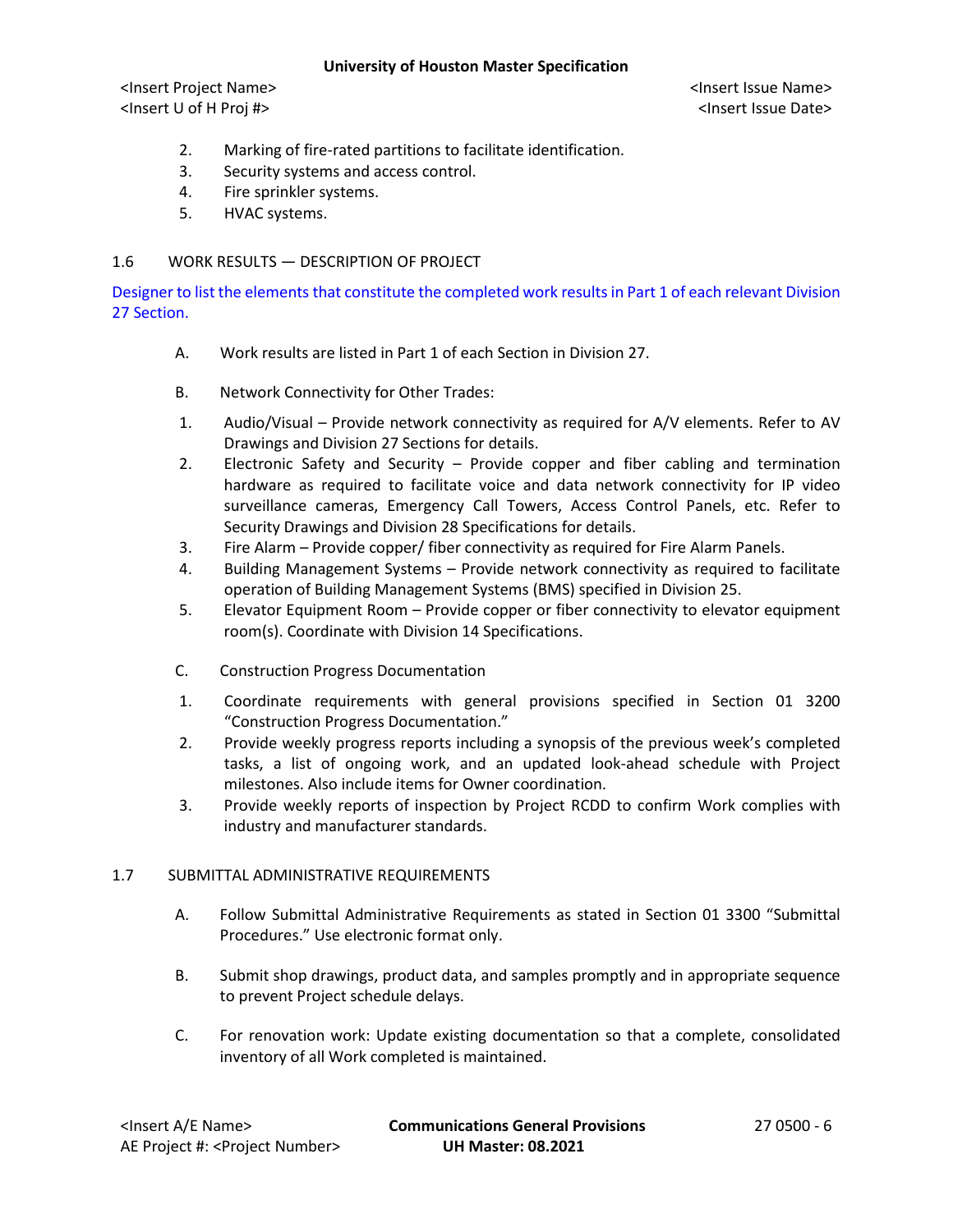### 1.8 ACTION SUBMITTALS

- A. Additional Action Submittals are listed separately in each Section of Division 27.
- B. Within thirty days of award of the Contract
- 1. Bill of materials, noting items with long lead time.
- 2. Optical loss budget calculations for each optical fiber run.
- 3. Project schedule, including all major work components that materially affect other work on the Project.
- C. Shop Drawings
- 1. Backbone (riser) diagrams.
- 2. System block diagram, indicating interconnection between system components and subsystems.
- 3. Interface requirements, including connector types and pin-outs, to external systems and systems or components not supplied by Contractor.
- 4. Fabrication drawings for custom-built equipment.
- D. Product Data catalog cut sheets and information for
- 1. Wire, cable, and optical fiber.
- 2. Outlets, jacks, faceplates, and connectors.
- 3. All metallic and nonmetallic raceways, including surface raceways, outlet boxes, and fittings.
- 4. Terminal blocks and patch panels.
- 5. Enclosures, racks, and equipment housings.
- 6. Over-voltage protectors.
- 7. Splice housings.
- E. Samples
- 1. Material samples of any items proposed as substitutions for authorized manufacturers and products set forth in each Section of Division 27.
- 2. Requests for substitutions must comply with requirements of Section 01 2500 "Substitution Procedures."

## 1.9 INFORMATIONAL SUBMITTALS

- A. Contractor Certification:
- 1. Submit proof of Contractor's active membership in BICSI.
- 2. Submit proof that all on-site personnel have BICSI, CommScope, and Panduit Certification in effect through bidding, installation, testing, documentation, and acceptance.
- 3. Contractor shall have a minimum of one (1) Registered Communications Distribution Designer (RCDD) on staff, with Panduit approved Certification plus RCDD equivalent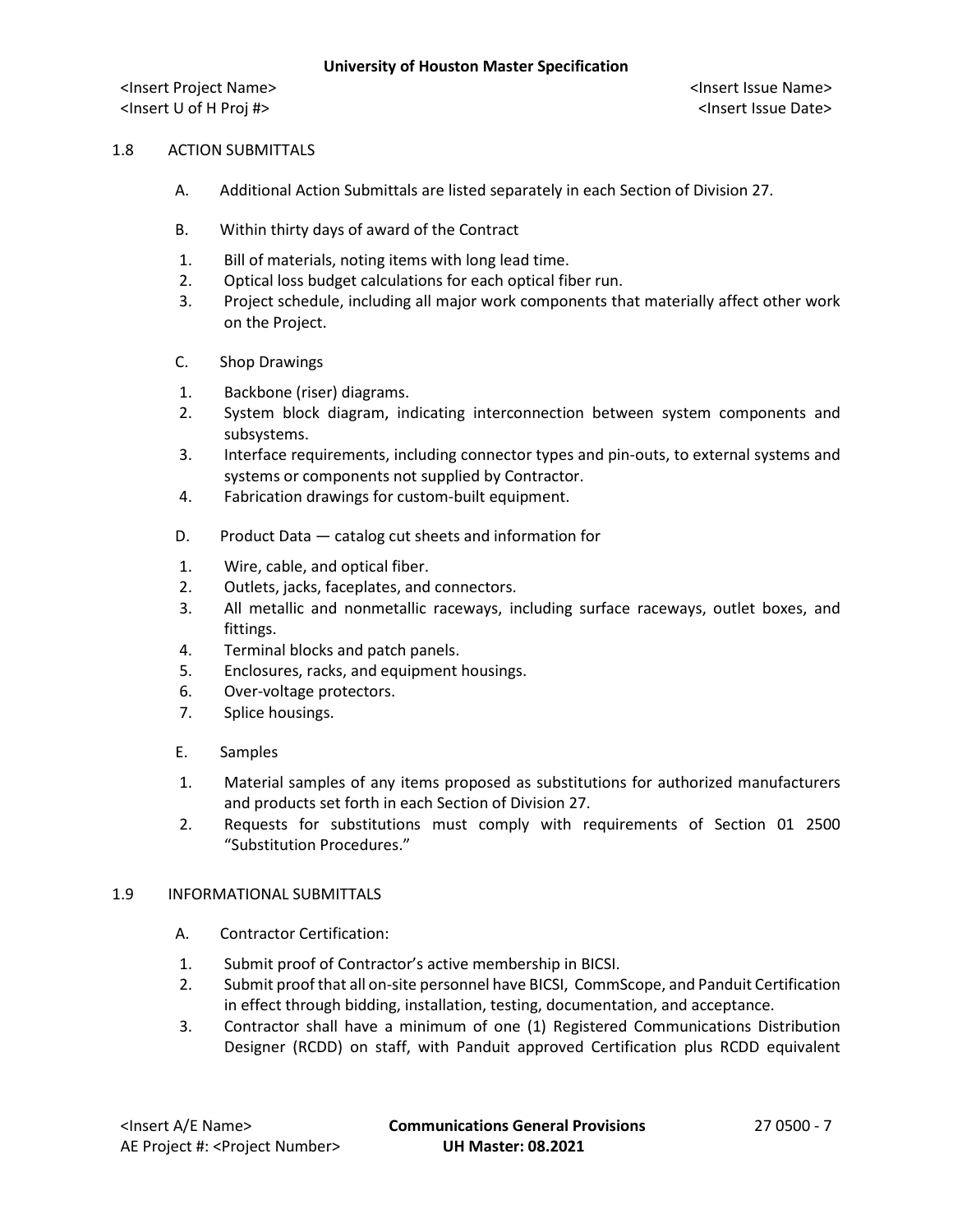<Insert Project Name> <Insert Issue Name> <Insert U of H Proj #> <Insert Issue Date>

submitted and approved by Panduit or CommScope. Submit a resume and copy of certifications for Contractor's RCDD.

- 4. Contractor shall have worked satisfactorily for a minimum of five (5) years on systems of this Project type and size. Submit a minimum of three (3) representative educational facility cabling projects (higher education preferred) as references. Include the school's name, location, project Architect or Engineer, cost of the cabling project and the school contact person, including phone number.
- B. A list of technical product education courses (training) completed by Contractor's project personnel.
- 1. Submit resumes of the entire team, including completed training courses and copies of BICSI Installer as well as CommScope or Panduit training course certificates.
- 2. Submit cable tester manufacturer or third-party certification for all copper and fiber cable test technicians.
- C. Unit Prices: Refer to Section 01 2200 "Unit Prices" for Division 27 items requiring unit prices.

Note to designer: the request for unit prices for standard items should be included in Section 01 2200 "Unit Prices." The University requires unit prices for two items: four CAT6 drops; and two CAT6 drops. Carefully review Section 01 2200 and coordinate requirements with the Architect.

# 1.10 QUALITY ASSURANCE

- A. Follow Section 01 4000 "Quality Requirements (QA &QC)" and this Section.
- B. General
- 1. Materials shall be new and conform to grade, quality, and standards specified. Materials of the same type shall be a product of the same manufacturer throughout.
- 2. Coordinate Quality Assurance inspections with UIT Project Manager.

## 1.11 DELIVERY, STORAGE AND HANDLING

- A. Delivery, Storage and Handling Requirements: Comply with Section 01 6000 "Product Requirements."
- B. Temporary Storage: Coordinate with Owner as necessary for temporary secure storage of equipment and materials during Project timeframes.

## 1.12 WARRANTY

A. Provide an extended manufacturer Product Warranty and System Assurance Warranty for the wiring system (15 years for Panduit, 20 years for CommScope).

<Insert A/E Name> **Communications General Provisions** 27 0500 - 8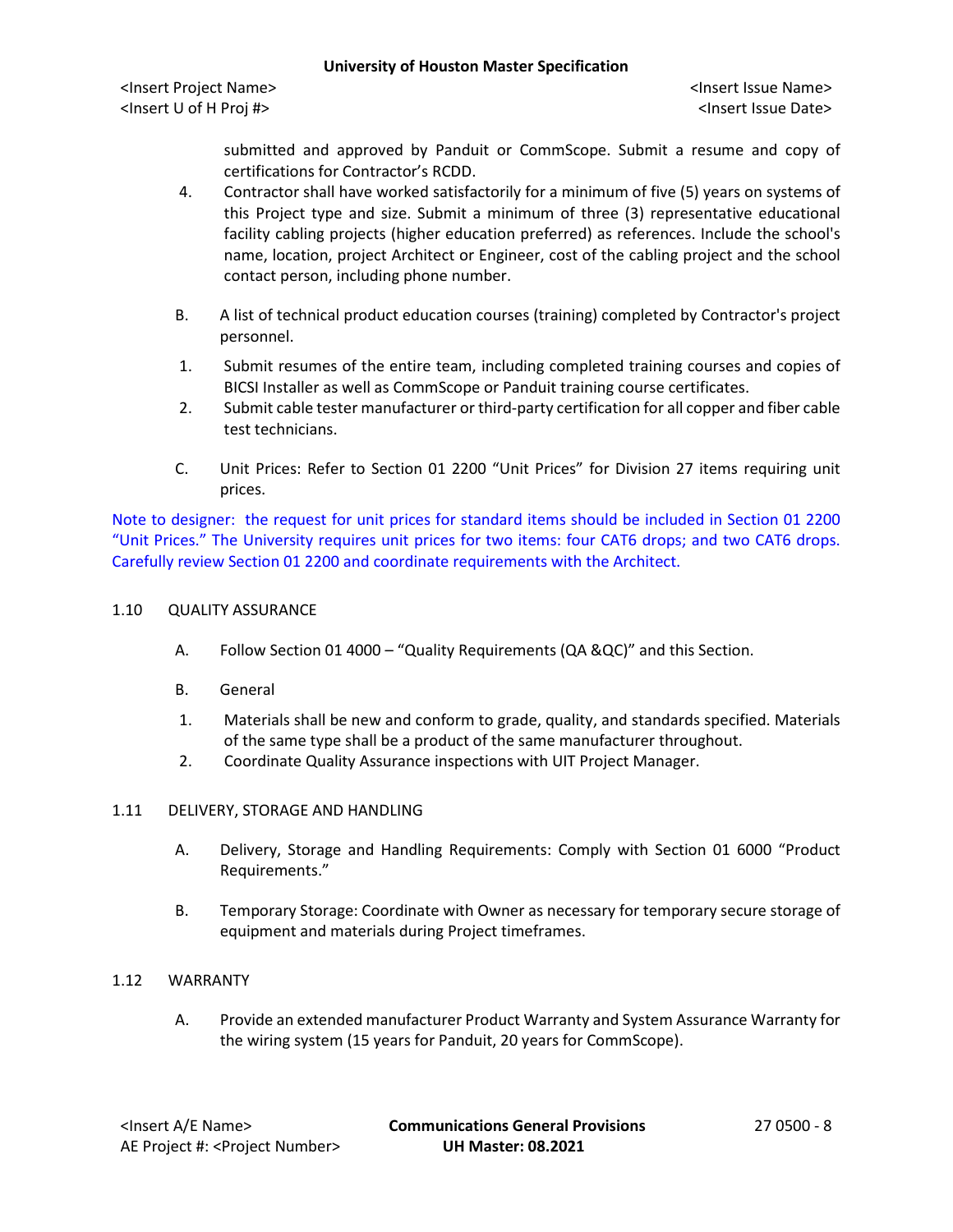<Insert Project Name> <Insert Issue Name> <Insert U of H Proj #> <Insert Issue Date>

- 1. All communications work and materials not included in the SCS components shall be warranted by Contractor for a minimum of three years from the date of Substantial Completion.
- B. The Labor, Material and Performance Warranty shall cover testing and replacement of all structured cabling components. The structured cabling system shall be a complete, certified system. The system and all components shall be performance matched and guaranteed by the manufacturer.
- C. Within 10 days of Substantial Completion, Contractor shall deliver a letter signed by local SCS Manufacturer's representative and Contractor's RCDD stating that installed cabling system complies with all requirements specified in installation guidelines and that there were no accidents, improper installation, mishandling, misuse, damage while in transit, unauthorized alteration, unauthorized repair, failure to follow instructions, or misuse with the structured cabling system that could adversely impact warranty.
- D. Within 21 days of Substantial Completion, Contractor and/or the manufacturer's local representative shall provide the Structured Cabling Performance Warranty signed by the manufacturer. The warranty shall list the Owner and name of the facility, including location, as holder of the warranty.
- E. For renovation projects, ensure continuation and maintenance of the existing warranty as required.
- F. Entity Covered: Each warranty is for the sole benefit of Owner and any successor in interest to the site in which the Registered SCS was originally installed.

#### PART 2 - PRODUCTS

### 2.1 PARTS AND MANUFACTURERS

A. The following Division 27 Sections provide approved products and schedules for this Project.

#### Delete Sections that are not applicable to this Project.

- 1. 27 0526 Bonding and Grounding for Communications System
- 2. 27 0528 Pathways for Communications Systems
- 3. 27 0543 Underground Duct and Raceways
- 4. 27 0553 Identification for Communications Systems
- 5. 27 1100 Network Facility Fittings
- 6. 27 1300 Communications Backbone Cabling
- 7. 27 1500 Communications Horizontal Cabling
- 8. 27 1619 Patch Cords, Station Cords and Cross-Contact Wire
- 9. 27 2000 Data Communications Equipment
- 10. 27 3000 Voice Communications Equipment

| <lnsert a="" e="" name=""></lnsert>         | <b>Communications General Provisions</b> | 27 0500 - 9 |
|---------------------------------------------|------------------------------------------|-------------|
| AE Project #: <project number=""></project> | <b>UH Master: 08.2021</b>                |             |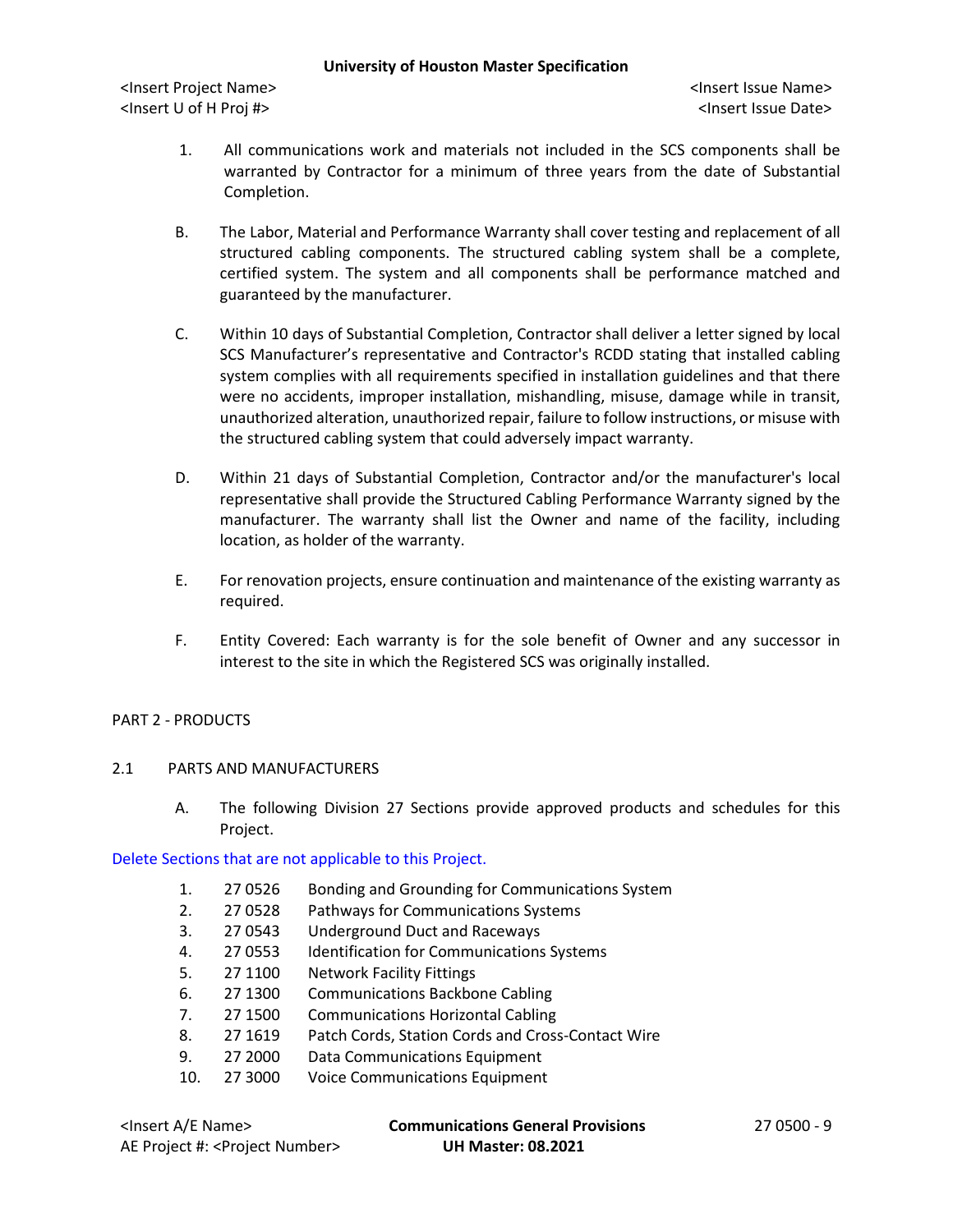B. Comply with Section 01 2500 "Substitution Procedures" for proposed variations from approved manufacturers or parts. Substitutions require written approval from both the Owner's Project Manager and the UIT Project Manager before proceeding with the Work.

# 2.2 PRODUCT QUALITY

- A. Provide materials that are typical commercial designs that comply with the requirements specified. All materials and equipment shall be readily available through manufacturers and/or distributors. All equipment shall be supplied complete with any optional items required for proper installation.
- B. In the event of a breach of the representations and warranties contained herein, Contractor, at his or her own expense, shall take all measures necessary to correct and make the cabling system work in compliance with the applicable manufacturer's written technical recommendations and standards.

## PART 3 - EXECUTION

# 3.1 SITE CONDITIONS

- A. Use of Site
- 1. Refer to Section 01 3100 "Project Management and Coordination."
- B. Continuity of Services
- 1. Make advance arrangements with Owner's Project Manager and UIT Project Manager to avoid interference with or interruption of existing building services. Arrange the work to minimize down time.
- 2. Should services be inadvertently interrupted, immediately furnish labor (including overtime), material, and equipment necessary for prompt restoration of interrupted service.
- 3. Comply with the requirements of the Outage Planning Form in Division 00.

## 3.2 EXAMINATION

- A. Examine conditions for compliance with requirements of Division 27 Sections in which related work is specified. Determine if conditions affecting performance of the Work of this Division are satisfactory. Do not proceed with Work of this Division until unsatisfactory conditions have been corrected in an acceptable manner.
- 1. Verify liquid-carrying pipes are not installed in or above voice and data system NF's.
- 2. Verify fire-rated backboards are properly installed and painted in accordance with Section 06 1053 "Miscellaneous Rough Carpentry."
- 3. Verify conduit, raceways, and boxes are properly installed.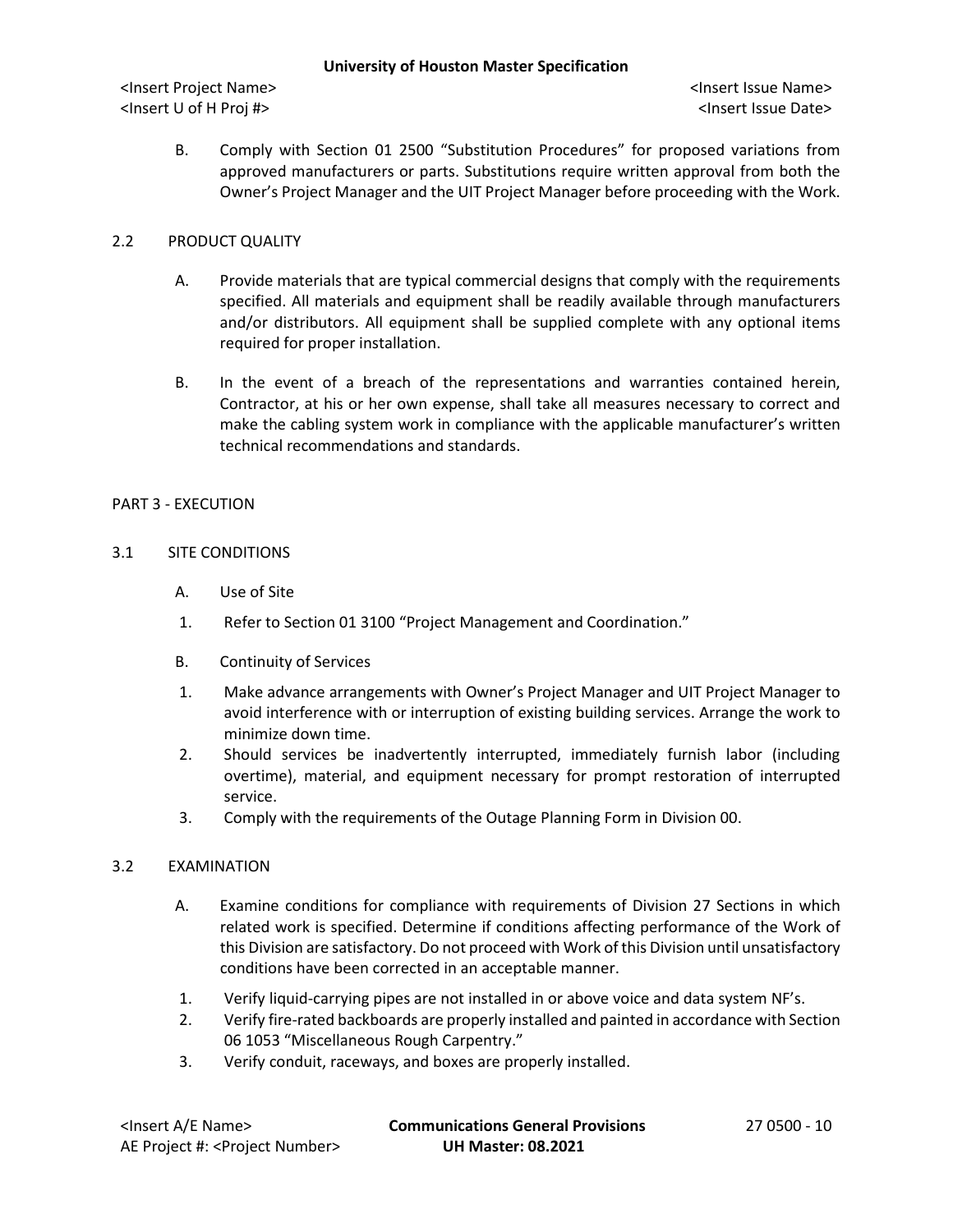B. Prior to starting the installation , schedule a walk-through of the Project site with the Owner's Project Manager and UIT Project Manager to review the installation Drawings, verify that all construction necessary for the installation has been completed, and confirm installation methods and cable routes.

# 3.3 PREPARATION

- A. Protection of Surroundings
- 1. Any damage to building or site caused by Contractorshall be restored to match conditions prior to damage.
- 2. Patching of all openings cut by Contractor, or repairing of any damage to the work of other trades caused by cutting or by the failure of any part of the work installed under this Contract, shall be performed by the appropriate trade.
- 3. All openings shall be restored to "as-new" condition under the appropriate Specification section for the materials involved and shall match surrounding materials and finishes.
- 4. Refer to and comply with requirements of Article 3.6 "Cutting and Patching" in Section 01 7700 "Execution."

## 3.4 DEMOLITION/REMOVAL

A. Refer to and comply with Sections 02 4119 "Selective Demolition" and 01 7419 "Construction Waste Management and Disposal."

## 3.5 FIRESTOPPING

- A. Properly firestop all penetrations through fire barriers used for the placement of cabling in keeping with the requirements of Section 07 8413 "Penetration Firestopping."
- B. Do not exceed cable loads and fill procedure defined in the UL Listing for each penetration.
- C. Ensure that firestopping is properly identified and labeled. Laminate and permanently affix the following information to each side of a fire-rated partition/floor penetration:
- 1. Installing Contractor's name, address and phone number.
- 2. Alpha-numeric unique identifier (floor/penetration A1).
- 3. Name of manufacturer of firestop system.
- 4. Part and model numbers of firestop system and all components.
- 5. Phone numbers of manufacturer's corporate headquarters in U.S. and local distributor's name and phone number.

## 3.6 CONSTRUCTION WASTE MANAGEMENT

A. Remove all excess material and debris from the Site upon completion of work each day and in compliance with Section 01 7419 "Construction Waste Management and Disposal."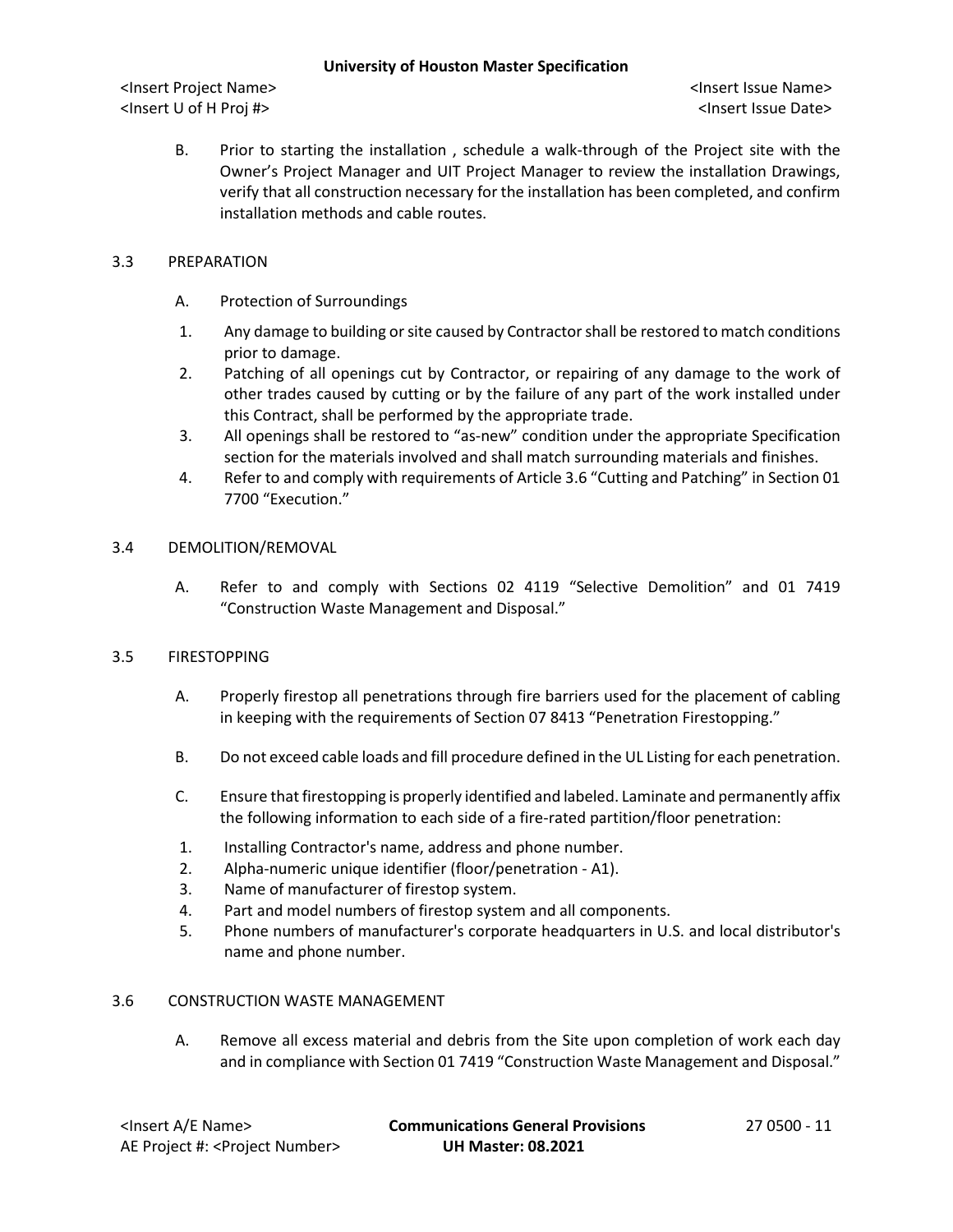### 3.7 LABELING

A. Confirm administrative labeling scheme for cabling and its numerical positions on the termination hardware. Refer to Section 27 0553 "Identification for Communications Systems."

### 3.8 CLOSEOUT SUBMITTALS

- A. Final approved Shop Drawings.
- 1. Laminate one set of Shop Drawings and place them in the related NF's.
- B. As-Built Drawings: Showing location and identification of work area outlets, nodes, NF plans and elevations, cable pathway details, backbone cable type and locations, and cable ID numbers. Submit in .dwg, .rvt and .pdf formats.
- C. Cable inventory data for all copper and fiber and termination hardware (prior to cutover to new cable plant if applicable). Submit data in Microsoft Excel format, listing products furnished, including:
- 1. Manufacturer's name and part numbers.
- 2. Cable numbers using the Owner's cable numbering standard.
- D. NF termination detail sheets.
- 1. Location and riser assignments.
- 2. Cross-connect schedules including entrance point, main cross-connects, intermediate cross-connects and horizontal cross-connects.
- E. Labeling and administration documentation.
- F. Warranty documents for equipment.
- G. Copper certification test result (readable reports and test equipment native format)
- H. Optical fiber power meter/light source, OTDR test results.
- I. Location table and spreadsheet with location detail for each wall jack:
- 1. Jack numbers.
- 2. Room number.
- 3. Wall orientation (North, South, East, or West, or Power Pole if applicable).
- 4. Landmark orientation and distance.
- J. Manufacturer Certificates.
- 1. Letter(s) signed by local manufacturer's representative(s) of SCS components and Contractor's RCDD stating that installed cabling system complies with all requirements specified in manufacturer's installation guidelines and that there were no accidents,

| <lnsert a="" e="" name=""></lnsert>         | <b>Communications General Provisions</b> | 27 0500 - 12 |
|---------------------------------------------|------------------------------------------|--------------|
| AE Project #: <project number=""></project> | <b>UH Master: 08.2021</b>                |              |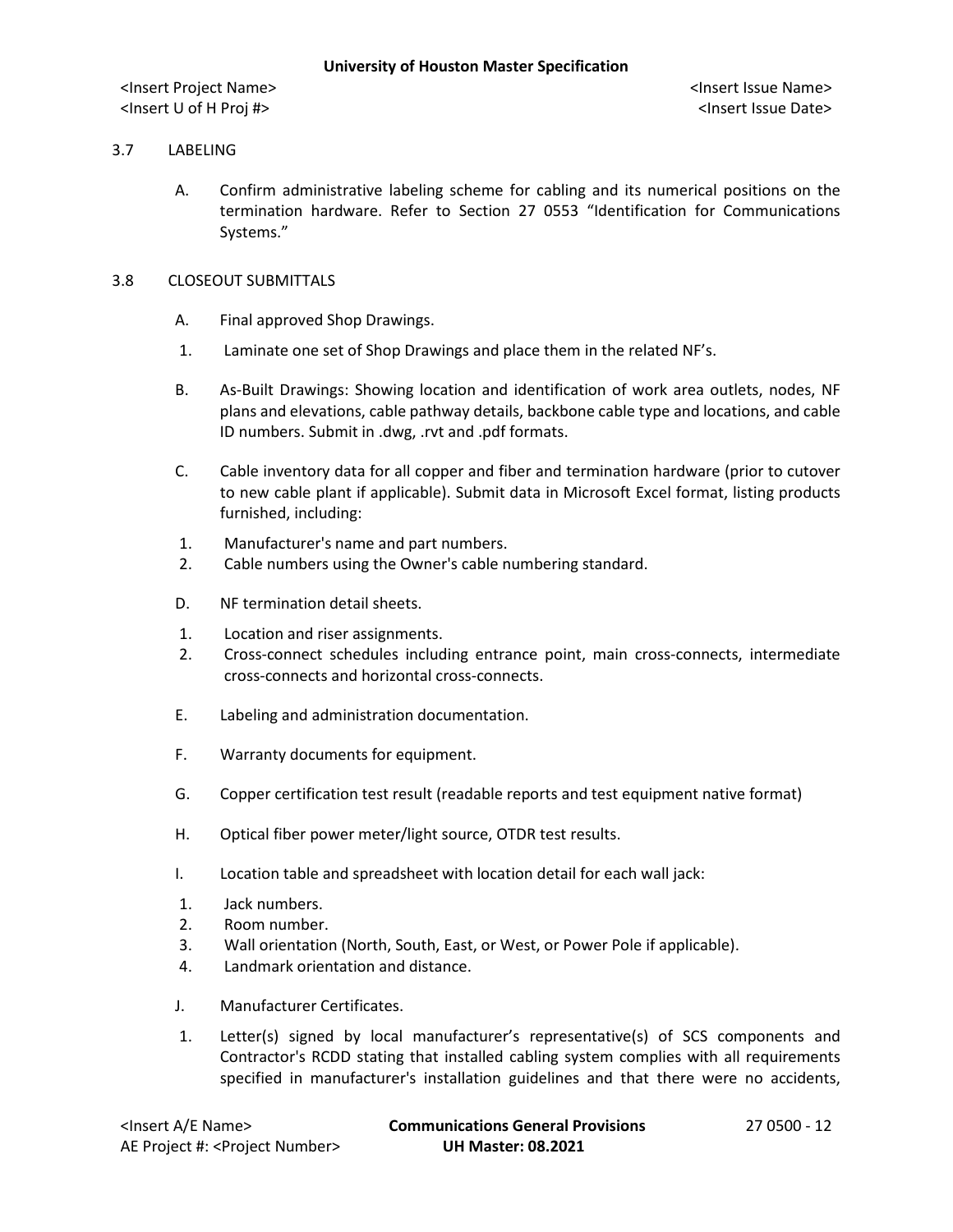improper installation, mishandling, misuse, damage while in transit, unauthorized alteration, unauthorized repair, failure to follow instructions, or misuse with the structured cabling system that could adversely affect warranty.

K. Structured Cabling Performance Warranty signed by the manufacturer.

### 3.9 EQUIPMENT RELOCATION AND SYSTEM STARTUP

Designer to provide a detailed summary of all system startup work to be performed. The following is an example.

- 1. Upon notice of Substantial Completion, the UIT Project Manager shall be responsible for system startup services for the new NF's. Contractor shall verify that new equipment rooms, cabinets, floors and walls are clean and ready for operation. Contractor shall be responsible for keeping the NF's clean and dust free at all times.
- 2. Contractor shall develop and implement a complete schedule for customer migration detailing the responsibilities of Contractor's assigned personnel, along with contingency plans. Contractor shall submit schedule to Owner's Project Manager and UIT Project Manager for approval.
- 3. During the transition, Contractor shall have the necessary supervisory, technical, and other personnel available during technology relocations and cutover of telephone, networking, and video systems. Contractor's technicians shall be on site to observe operation and maintenance of the equipment and to resolve any cabling issues during system startup.
- 4. Contractor shall ensure all amenities are present prior to equipment relocation. Contractor shall immediately contact Owner's Project Manager and UIT Project Manager if a required service such as HVAC, electrical, backup power, etc., is not present.
- 5. Contractor shall accomplish a smooth and successful transition of operations and services to the new NF's. The transition includes coordination, migration, testing, and problem resolution with system vendors and the UIT Project Manager.

### 3.10 CLOSEOUT ACTIVITIES

- A. Throughout the Project, Contractor and UIT Project Manager shall coordinate execution of the *MDF-IDF Checklist* as each relevant item is completed. The *MDF-IDF Checklist* is available on the UIT Network Infrastructure Design Standards web page.
- B. Acceptance is subject to completion of all Work and successful post-installation testing that yields a 100 percent PASS rating; and to performance of the following tasks:
- 1. Completion of all Project Record and Closeout Submittals.
- 2. Training of Owner's representatives on methods to add and remove firestop barriers, add and remove isolation conduit seals, and, when necessary, add and remove IP 67 rated outlets.
- 3. Delivery of maintenance manuals to Owner regarding structured cabling system, firestopping and conduit sealing methods, and manufacturer's recommended maintenance instructions.